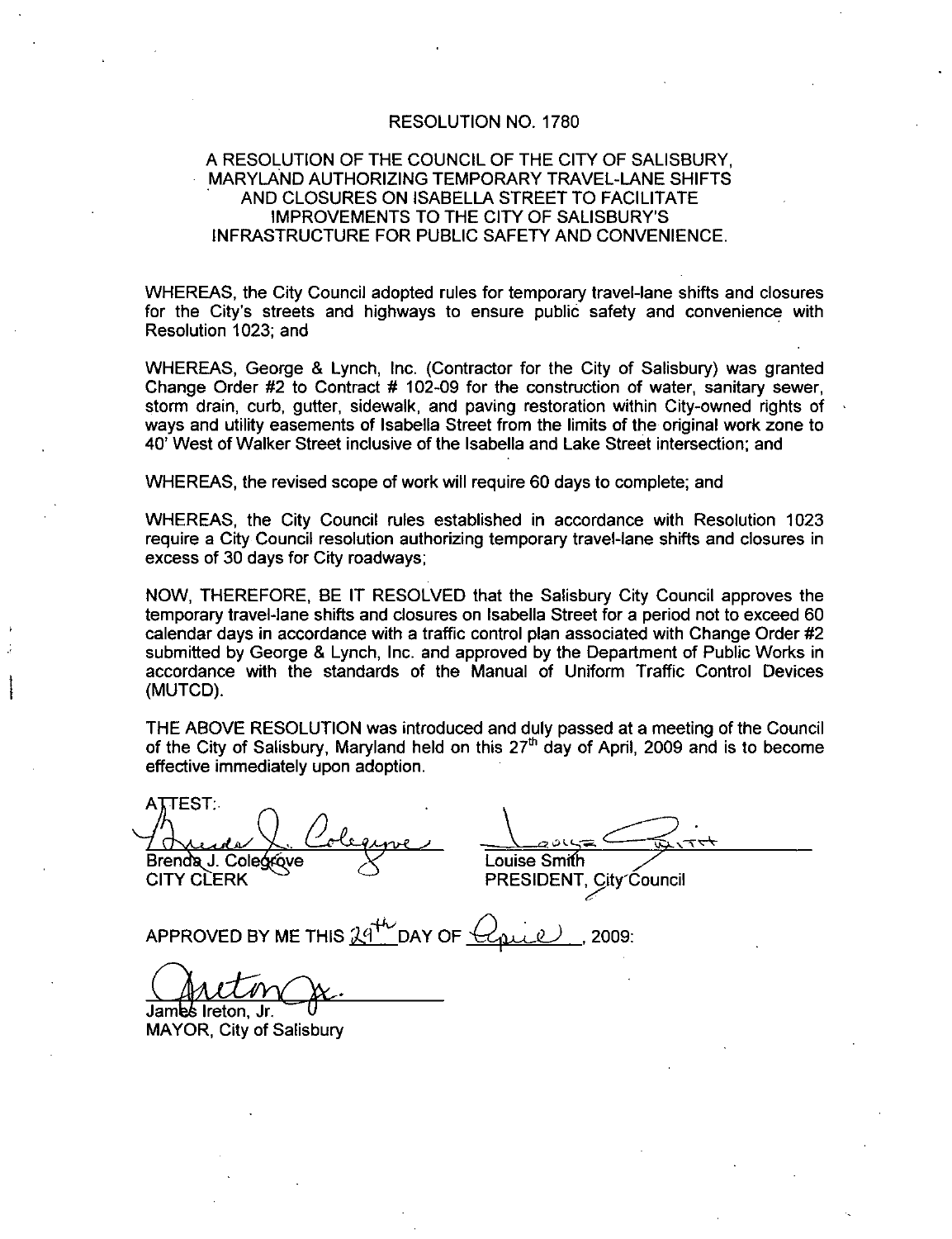

A Team of Teams Making a Difference! Memorandum to the City Administrator through the Director of Public Works

### Subject: Temporary Travel-Lane Shifts and Closures

Memorandum to the City Administrator through the Director of Public Works<br> **Subject: Temporary Travel-Lane Shifts and Closures**<br> **Purpose:** To provide information to the Mayor's Office and City Council on<br>
a proposed exten Purpose: To provide information to the Mayor's Office and City Council on shifts on Isabella Street

#### Discussion:

- Resolution #1745 was approved by the Salisbury City Council on December 22, 2008 for temporary travel-lane shifts and closures on Isabella Street from Mill Street to Lake Street The resolution was approved for <sup>a</sup> total duration of <sup>130</sup> days
- Change Order  $#2$  for contract  $#102-09$  was approved by Salisbury City Council on March 9, 2009 and subsequently issued to George & Lynch Company, Inc.
- Change order #2 revised the scope of work to include water. sewer, curb & gutter sidewalk and paving work on Isabella Street which extended the limits of the original work zone to Walker Street inclusive of the Isabella and Lake Street intersection.
- The Traffic Control Plan for this project has been revised to incude the extended work zone and time required to perform the additional work; therefore a new Resolution is being submitted to the Salisbury City Council for approval
- George & Lynch is requesting a 60 day time extension to the original Traffic Control Plan to fadlitate the revised scope of work approved in Change Order #2.
- The aforementioned construction improvements take place within City-owned rights of ways and utility easements.
- Central Alarm will be contacted by the SHA Bridge Tender when the Route 50 drawbridge is scheduled to be raised; therefore allowing 4 hours advance notice to emergency vehicular traffic when both Isabella and Rt. 50 are impassable at the same time.
- <sup>I</sup> have reviewed the requested time extension and revised Traffic Control Plan inclusive of pedestrian controls and am recommending approval as submitted

Unless you and the Mayor have further questions, please forward this memorandum and attached resolution to the City Council. For any additional questions you may have, I can be reached at (410) 548-3170 or by e-mail at fennis@ci.salisbury.md.us the Route 50 drawbridge is scheduled to allowing 4 hours advance notice to emerge when both isabella and Rt. 50 are impassable • I have reviewed the requested time extension Control Plan inclusive of pedestrian recommendin

JAMES S. CALDWELL P.E. DIRECTOR

NEWELL W. MESSICK III, P.E. DEPUTY DIRECTOR

Government Office Building 125 Nonh Division Street Salisbury, MD 21801-4940 JAMES S. CALDWELL P.E.<br>
DIRECTOR<br>
NEWELL W. MESSICK III, P.E.<br>
DEPUTY DIRECTOR<br>
Sovernment Office Building<br>
125 North Division Street<br>
Salisbury, MD 21801-4940<br>
Phone: (410) 548-3170<br>
Fax: (410) 548-3107<br>
31<br>
www.ci.salisb

Phone: (410) 548-3170

Fax: (410) 548-3107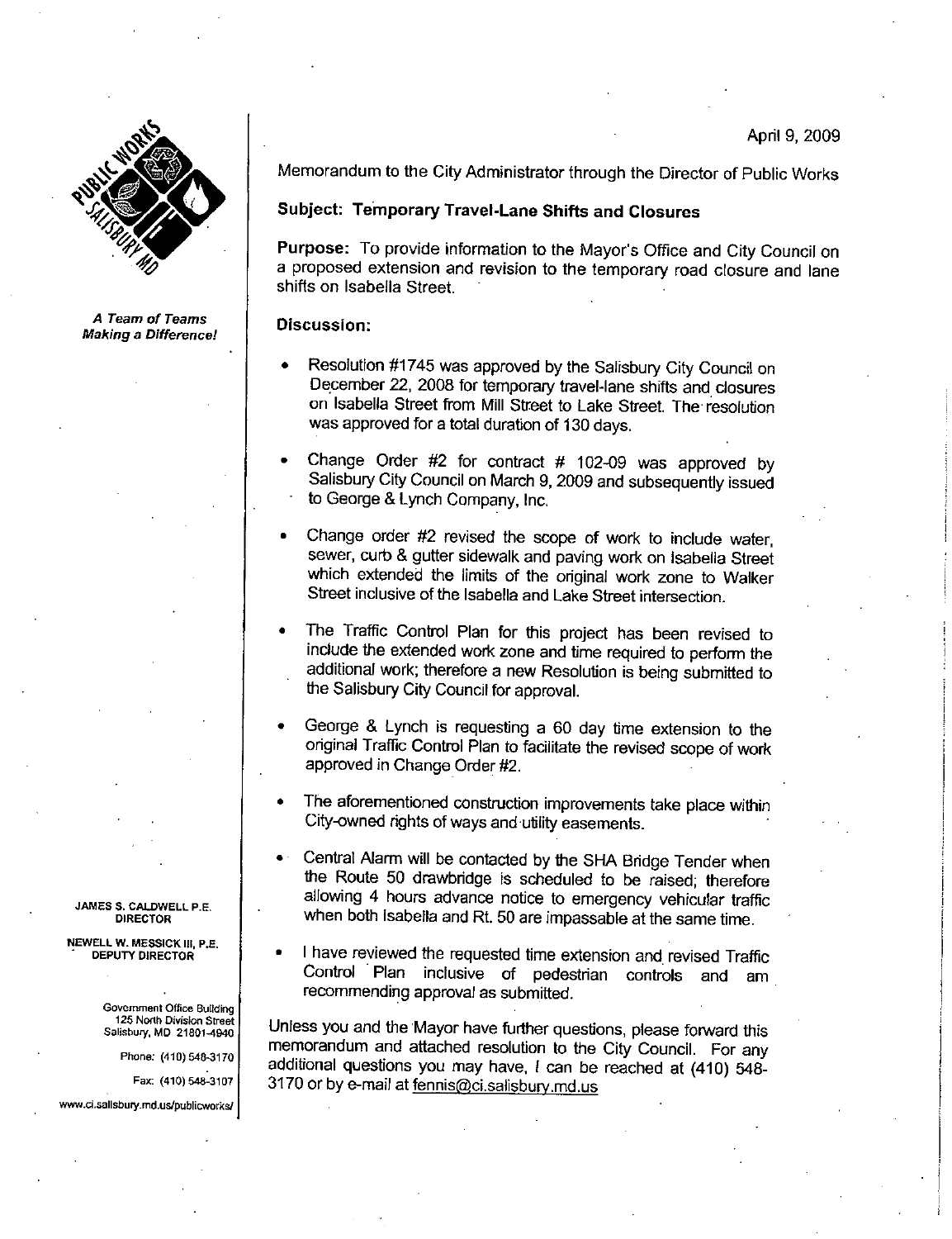Respectfully submitted

Respectfully submitted,<br>
Frank L. Ennis<br>
Frank L. Ennis<br>
Technical Services Manager

Approved

Jámes S. Caldwell P.E., Director 4/73/0

Enclosures: Proposed Resolution Resolution #1745 Revised Work Zone Map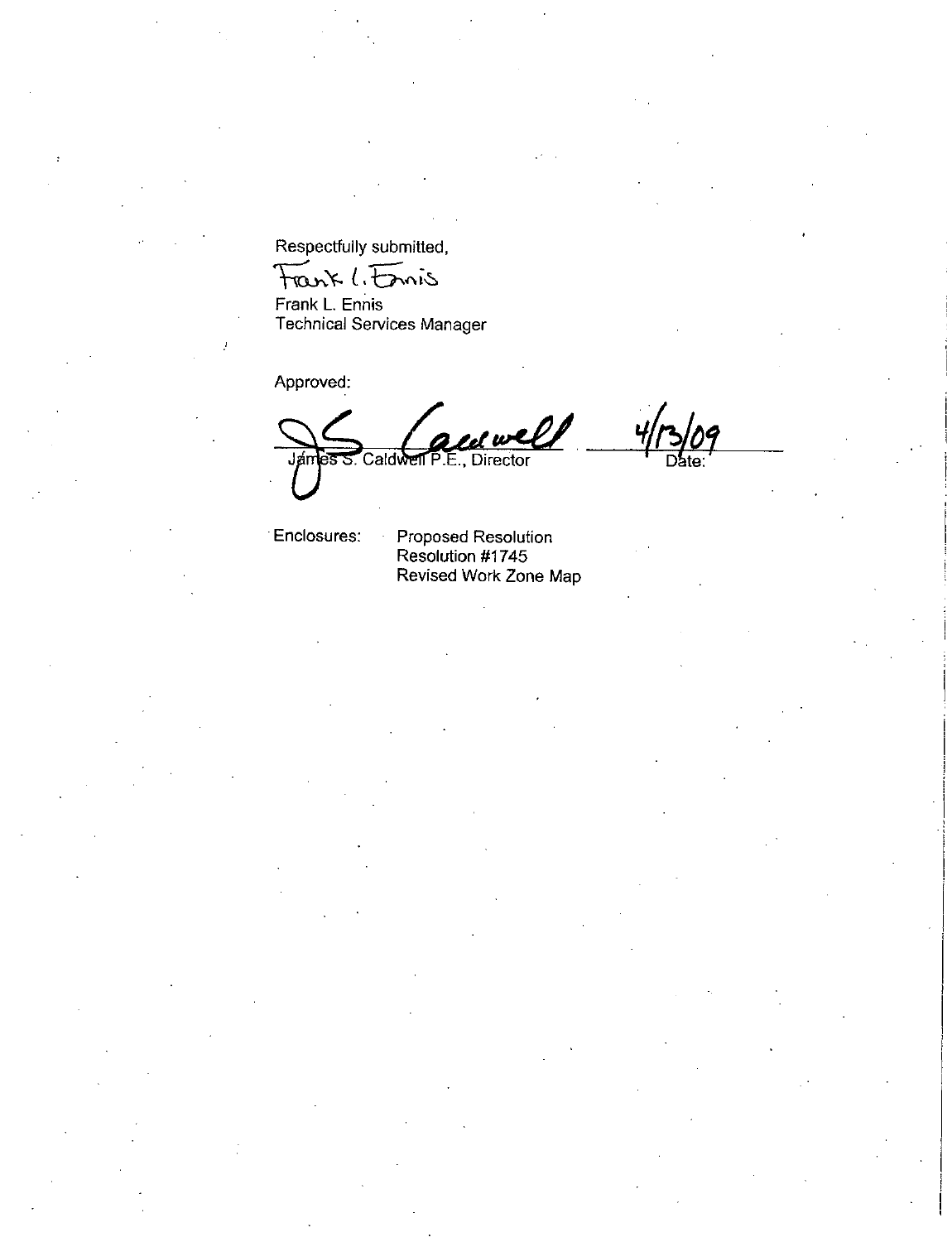#### RESOLUTION NO 1745

## A RESOLTUION OF THE COUNCIL OF THE CITY OF SALISBURY, MARYLAND AUTHORIZING TEMPORARY SALISBURY, MARYLAND AUTHORIZING TEMPORARY<br>TRAVEL-LANE SHIFTS AND CLOSURES ON ISABELLA<br>CODEFE TO EASY ITATE IMPOSITIVE TO THE CH STREET TO FACILITATE IMPROVEMENTS TO THE CITY CHES CONTINUES AND ARESOLT UNIVERSITY OF THE CITY OF SALISBURY, MARYLAND AUTHORIZING TEMPORATRAVEL-LANE SHIFTS AND CLOSURES ON ISABE<br>STREET TO FACILITATE IMPROVEMENTS TO THE OF SALISBURY'S INFRASTRUCTURE FOR PUBLIC<br>SAFETY SAFETY AND CONVENIENCE

WHEREAS, the City Council adopted rules for temporary traveHane shifts and closures for the City's streets and highways to ensure public safety and convenience with Resolution 1023; and

WHEREAS, the George & Lynch, Inc. (Contractor for the City of Salisbury) will be constructing marine bulkheads, water, sanitary sewer storm drain improvements and<br>restoration in the City-owned rights of way and utility easements of Isabella Street which<br>will require temporary vehicular travel-lane shif restoration in the City-owned rights of way and utility easements of Isabella Street which<br>will require temporary vehicular travel-lane shifts and closures of approximately 130 days in duration; and

WHEREAS the City Council rules established in accordance with Resolution 1023 require a City Council resolution authorizing temporary travel-lane shifts and closures in excess of 30 days for City roadways.

NOW THEREFORE BE IT RESOLVED that the Salisbury City Council approves the temporary traveHane shifts and closures on Isabella Street for a period not to exceed 130 calendar days in accordance with a traffic control plan submitted by George 8 Lynch, Inc. and approved by the Department of Public Works in accordance with the standards of the Manual of Uniform Traffic Control Devices (MUTCD). iss of 30 days for City ro<br>
Ses of 30 days for City ro<br>
N, THEREFORE, BE IT<br>
porary travel-lane shifts<br>
calendar days in acco<br>
dards of the Manual of L<br>
: ABOVE RESOLUTION<br>
ne City of Salisbury, Manne effective immediate<br>

THE ABOVE RESOLUTION was introduced and duly passed at a meeting of the Council of the City of Salisbury, Maryland held on the 22<sup>nd</sup> day of December. 2008 and is to become effective immediately upon adoption.

ATTEST

Brenda J. Colegiove **Communist COVID-RESIDENT**<br>CITY CLERK **PRESIDENT** 

PRESIDENT City Council

Pranies Barrie P. Tilghman

MAYOR, City of Salisbury